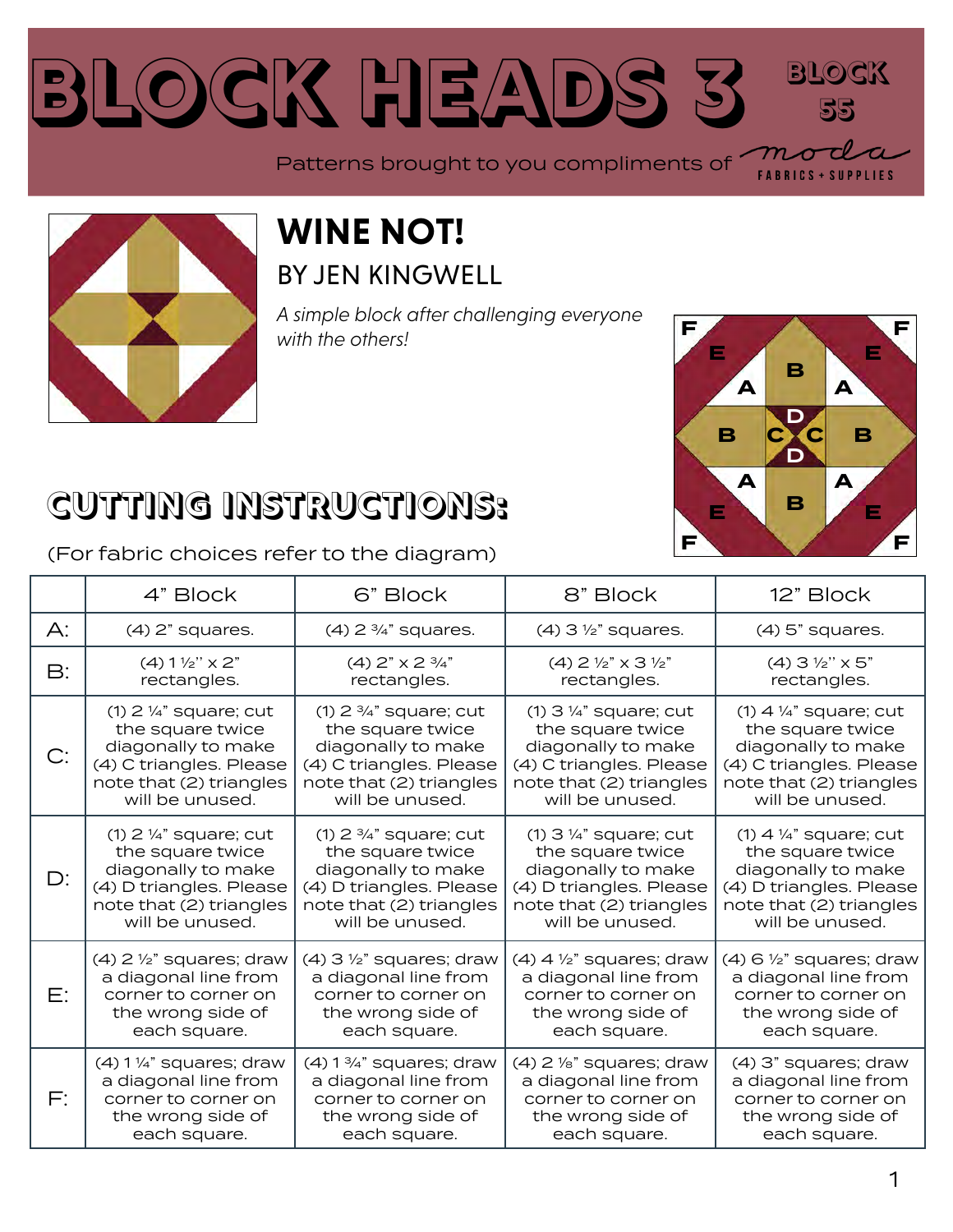# **ASSEMBLY INSTRUCTIONS:**

1. Begin block assembly by creating (1) QST unit for the center of the block. Sew (2) C triangles and (2) D triangles together as shown. Please note that the longest edges of the triangles will create the outside edges of the QST unit. Arrows indicate pressing instructions.



- 2. Use the following guide to trim the QST unit for each block size:
	- a.  $4$ " Block:  $1\frac{1}{2}$ " x  $1\frac{1}{2}$ " unfinished (1" x 1" finished)
	- b. 6" Block:  $2$ " x  $2$ " unfinished (1  $\frac{1}{2}$ " x 1  $\frac{1}{2}$ " finished)
	- c. 8" Block:  $2 \frac{1}{2}$ " x  $2 \frac{1}{2}$ " unfinished ( $2$ " x  $2$ " finished)
	- d. 12" Block:  $3\frac{1}{2}$ " x  $3\frac{1}{2}$ " unfinished (3" x 3" finished)
- 3. Place (1) QST unit, (4) A squares and (4) B rectangles as shown in the diagram.
- 4. Sew units together, pressing seams toward the B rectangles.
- 5. Use the following guide for block size at this step:
	- a.  $4$ " Block:  $4\frac{1}{2}$ " x  $4\frac{1}{2}$ " unfinished ( $4$ " x  $4$ " finished)
	- b. 6" Block:  $6\frac{1}{2}$ " x  $6\frac{1}{2}$ " unfinished (6" x 6" finished)
	- c.  $8$ " Block:  $8\frac{1}{2}$ " x  $8\frac{1}{2}$ " unfinished ( $8$ " x  $8$ " finished)
	- d. 12" Block: 12 ½" x 12 ½'' unfinished (12" x 12" finished)



- 6. Place (1) E square with a drawn diagonal line on opposite corners of the block as shown.
- 7. Sew along the drawn diagonal lines.
- 8. Trim outermost excess fabric to ¼", and press to the corner.
- 9. Repeat stitch and flip techniques on both remaining block corners to complete stitch and flip techniques with E squares.













Block 55 - Wine Not! Jen Kingwel 3lock 55 - Wine Not